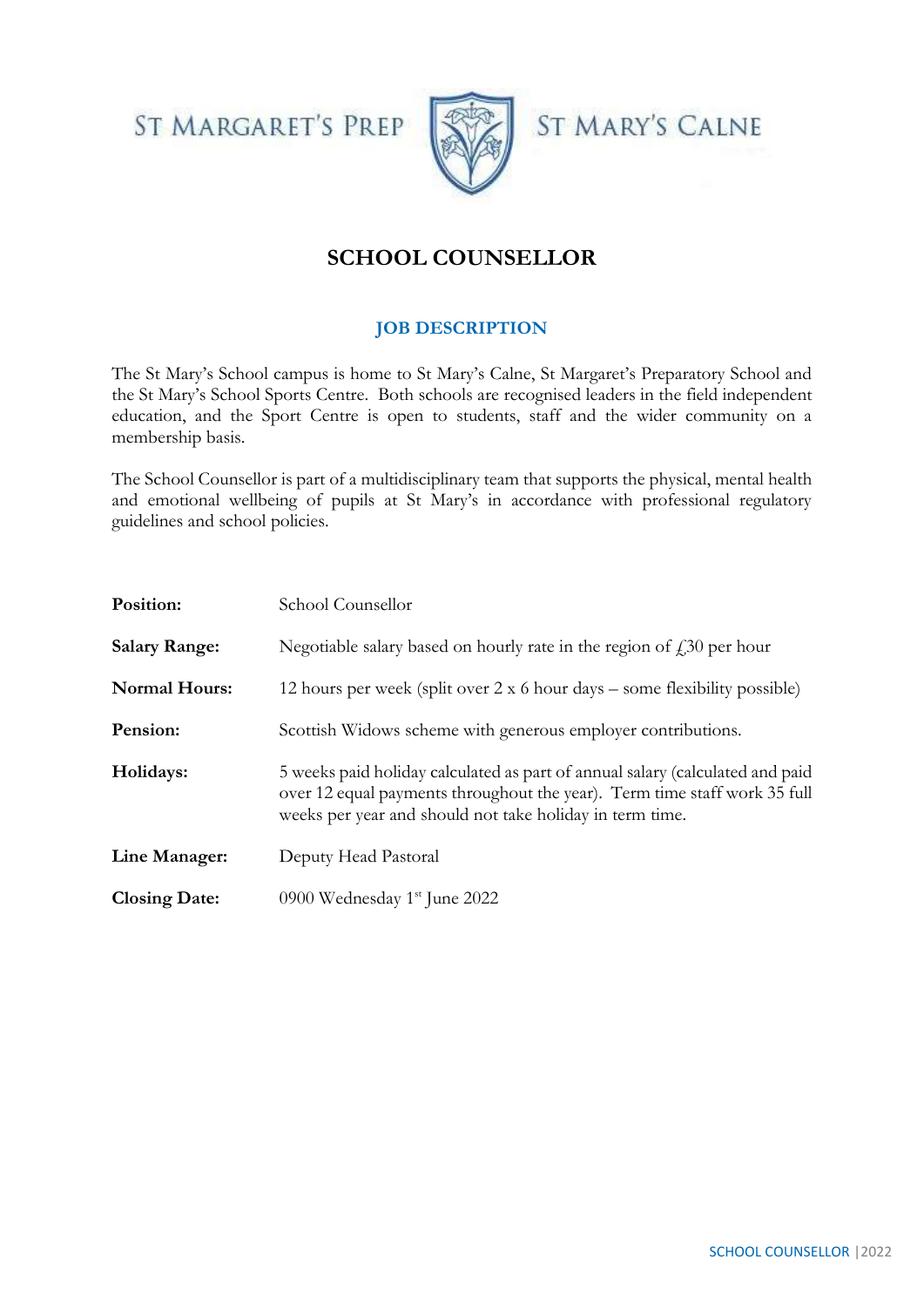## **The School: Its Ethos and Aims**

St Mary's Calne believes in excellence in all respects. As a school community, we thrive amidst a culture of strong expectations and the education which we provide nurtures and develops the concept of high performance. The principal aim is to develop well-rounded pupils who are equipped to excel as adults.

Whilst the achievement of top quality examination results is a central tenet, since these will be a key passport for the girls in the path to their future careers in the modern world, we seek to encourage everyone (students and colleagues) to strive for excellence in a wide range of spheres. We aim to inculcate habits for life, enabling the girls to relish the prospect of hard work; to develop and deploy the necessary qualities of perseverance and determination; to learn how to do well; to acquire the belief and self-confidence that they are capable of high performance and success – both in the short term and in the future; to instil a sense of desire and an appreciation that the future, indeed their future, lies within the grasp of their own efforts.

Extra-curricular opportunities beyond the classroom are a vital and integral part of life for girls at St Mary's Calne. They are woven into the timetable during the day, in the evenings and at weekends. We believe that both boarders and day girls benefit from all aspects of the strong boarding ethos of the school.

## **Main Duties** (this list should be seen as illustrative rather than prescriptive)

- To provide an independent and confidential counselling service to students at St Mary's Calne through individual sessions and preventative group work responding to their personal, social, emotional or educational concerns. The school counselling service should offer pupils a safe, non-judgemental, and confidential space to voice and explore their thoughts, feelings, and worries.
- To promote a caring and supportive environment where such concerns may be explored, thereby promoting the mental and emotional health of St Mary's Calne.
- To form and maintain strong and effective therapeutic relationships with children and young people with social, emotional, and behavioural issues.
- To undertake, ongoing assessment of pupils within the counselling service in order to identify, plan, implement and review appropriate therapeutic intervention and care.
- To triage effectively and make referrals where appropriate and, with pupil consent, to other agencies and practitioners in conjunction with the Deputy Head Pastoral.
- To contribute to developing a discussion programme for school pupils to support their emotional wellbeing.
- To work with the Wellbeing Team to provide a drop-in facility for pupils and staff.
- To maintain confidentiality (except in those circumstances, in line with BACP practice, where this should be breached).
- To uphold good practice as described by the BACP ethical guidelines.
- To be responsible for their own Professional Development maintenance and updating knowledge and awareness through Continuing Professional Development.
- To liaise and work collaboratively with the Deputy Head Pastoral, The Wellbeing Team, Lead School Nurse and other pastoral staff as required.
- To maintain appropriate records and to keep these secure and accessible for the School.
- To liaise with school staff and other professionals as appropriate to ensure the effective operation of the service.
- To maintain a high level of knowledge and awareness of changes and developments in the fields of counselling and education and their impact on the delivery of counselling.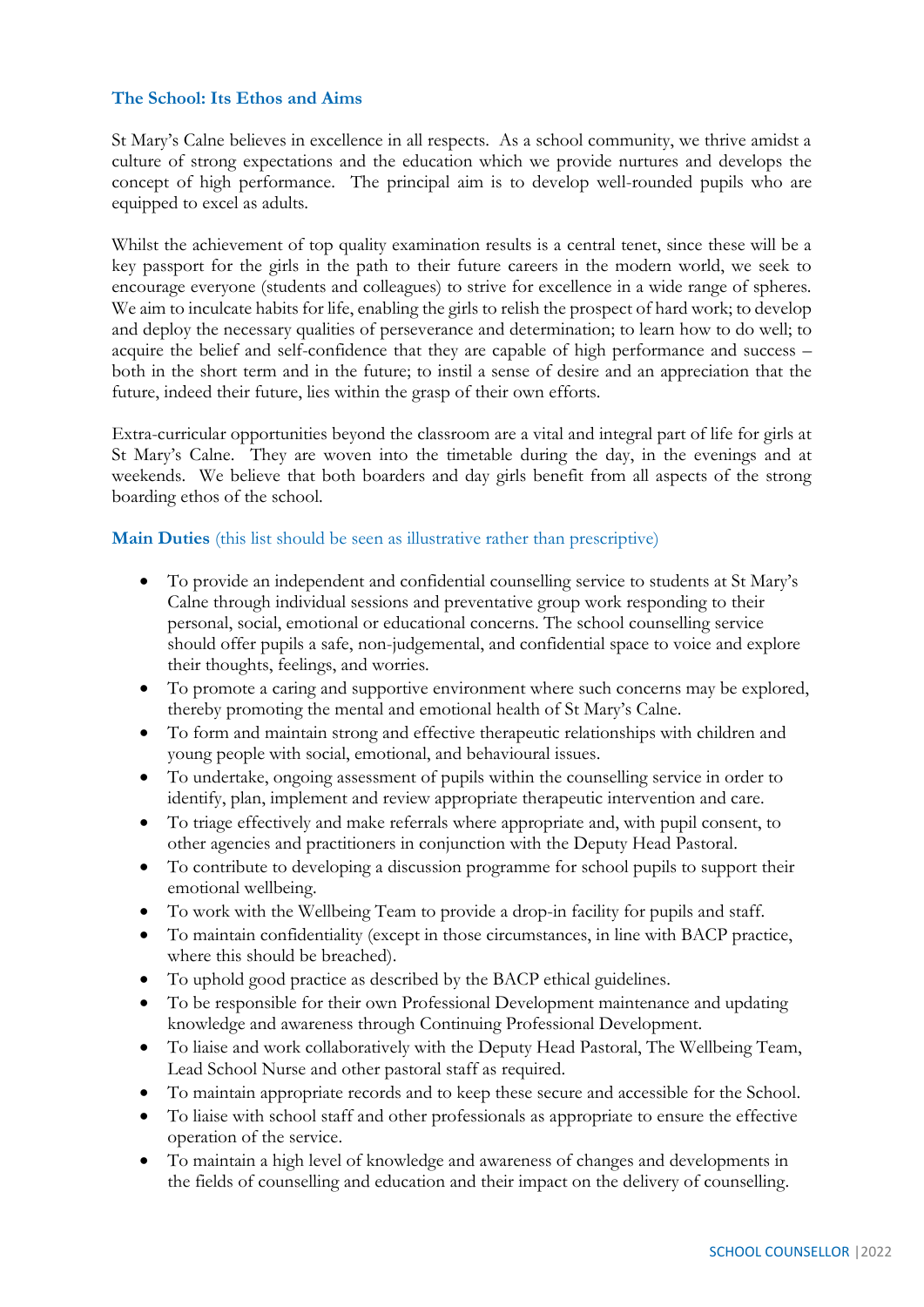- Contribute to the collation of service user information, to facilitate ongoing evaluation of the counselling service.
- To play an active role in Safeguarding children and adhere to the school's safeguarding guidance.
- To ensure that as a Counsellor they are properly and regularly supervised, as required by the BACP.
- To work with a diverse range of issues faced by adolescents including stress, relationship issues, loss, gender questioning, sexuality, eating disorders and self-harm, depression, anger management, anxiety.
- An understanding of the developmental, emotional, social and educational issues of children and young people.
- An awareness of range of needs of people from diverse ethnic, cultural and social backgrounds.
- To attend meetings or discussion sessions with the Deputy Head Pastoral and parents if asked and as appropriate within the agreed confidentiality guidelines above.

# **Additional Duties**:

- Provide counselling 'small group work' where appropriate
- Demonstrate a commitment to equality and respect as well as diversity and inclusion for all in the school and local community
- Support whole school approach to the wellbeing of pupils
- Work within the Code of Ethics and Practice of relevant registering body (UKCP/BACP/HCPC or other)
- Attend in-school safeguarding and operational training
- Offer flexibility for variable shifts outside of the school day to support the operations of a full boarding school

## **Person Specification Essential Criteria**

- An empathy with the aims and ethos of our full boarding School
- Post-graduate Diploma or Masters level in Counselling or Psychotherapy
- BACP Accreditation
- Further therapeutic training or qualification in working with adolescents
- A degree or post qualification experience
- Significant experience working with adolescents
- Experience of therapies such as CBT/DBT
- An understanding of the developmental, emotional, social and educational issues of children and young people
- An awareness of range of needs of people from diverse ethnic, cultural and social backgrounds
- Experience of working as part of a multi-disciplinary team
- Ability to work independently, manage own caseload and use initiative
- Knowledge of local mental health and CAMHS Service Desirable Criteria
- Previous experience of working in a school / educational environment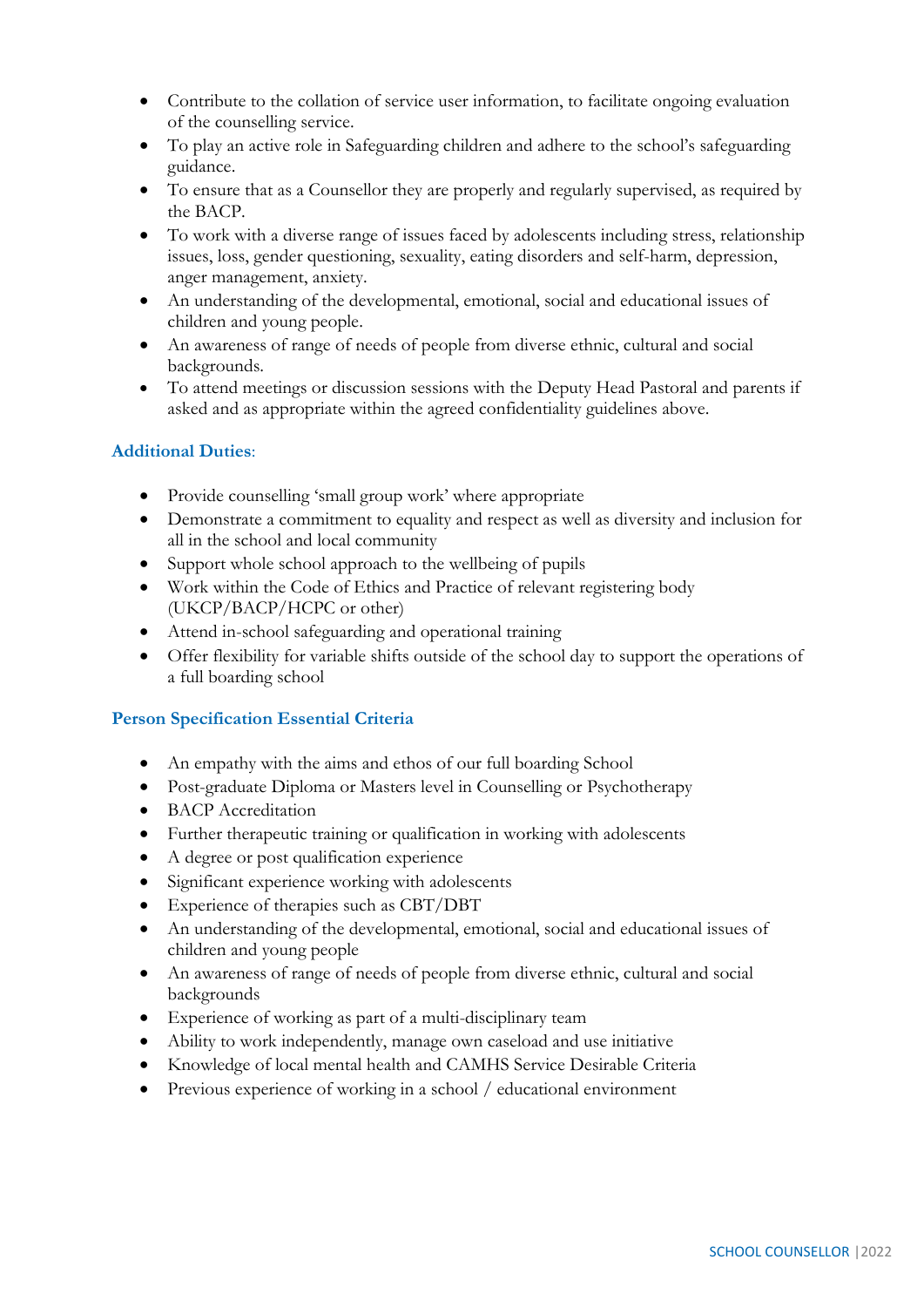## **Safeguarding Duties and Responsibilities**

The School is committed to safeguarding and promoting the welfare of children and young people and expects all staff and volunteers to share this commitment. The following is expected of all staff:

- to uphold the School's policies relating to safeguarding & child protection, behaviour, Health & Safety and all other relevant policies
- to promote and safeguard the welfare of children and young persons for whom you are responsible, and come into contact with

to ensure full compliance with all statutory regulations, in particular Keeping Children Safe in Education 2020, communicating concerns to the Designated Safeguarding Lead, other relevant staff or local Children's Services as appropriate.

# **Benefits of working at St Mary's Calne**

St Mary's Calne is set in its own attractive grounds within the beautiful Wiltshire countryside, with easy transport links to Bristol, Bath and London.

Sharing a site with St Margaret's preparatory School (a day school for boys and girls from 3-11 years), we offer a friendly and homely working environment.

Membership to the Health Assured Employee Assistance Programme.

Discounted membership of the on-site Sports Centre.

Fee remission for daughters educated at St Mary's Calne and for sons and daughters educated at St Margaret's Preparatory School.

Complimentary meals in the Dining Hall during term time.

Free on-site parking.

## **How To Apply:**

Further information about the school may be viewed on the website: www.stmaryscalne.org

An application form may be downloaded from the website or can be sent on request. Please contact:

> Alex Stroud, HR Manager, St Mary's School, Calne, SN11 0DF T: 01249 857300 E: recruitment@stmaryscalne.org

A fully completed application form, together with a covering letter, should be sent by email above.

Email is very much our preferred method of receiving applications and receipt of an application will be acknowledged as soon as possible.

## **Closing date for applications: 0900 Wednesday 1st June 2022**